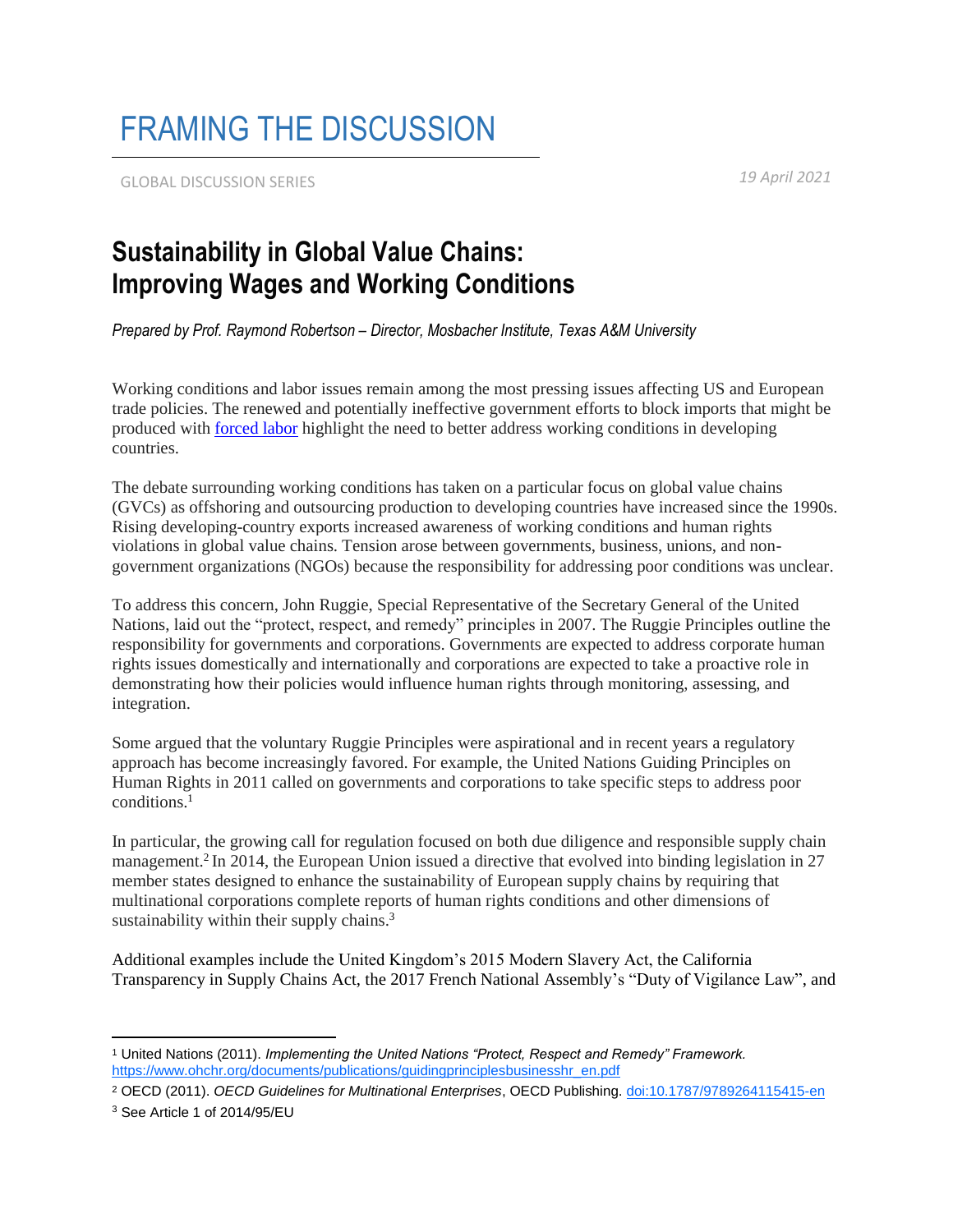the ILO's 2017 Declaration of Principles Concerning Multinational Enterprises and Social Policy.<sup>4</sup> IN November 2019, the Finish government convened a conference that highlighted the need for enhanced corporate social responsibility, especially in protecting human rights.

At the conference, activists, NGOs, and businesses presented various outlines for decreasing the human impact of global supply chains.<sup>5</sup> In February 2021, German government ministers presented elements of the proposed German due diligence law to the public, 6 and it is expected that the proposal will come to a vote before September 2021. Like the French law, the German law would apply to larger companies headquartered or otherwise principally operating in Germany. Recently, on March 18, 2021, the U.S. Senate Finance Committee held a hearing on dealing with forced labor and seems poised to move forward with regulatory solutions.<sup>7</sup>

These proposals and the push towards enforceable regulation-based responsibility on the firms leading global value chains is predicated on the idea that voluntary measures are often considered inadequate for addressing human rights concerns and that lead firms should be accountable for potential human rights violations throughout their supply chain. Surprisingly, little academic work has been done that carefully weighs the costs, benefits, and unintended consequences of the range of approaches that might improve working conditions in developing countries.

Broadly speaking, there are five main approaches towards improving working conditions in developing countries generally and in global value chains in particular. These measures include

- 1. Regulating supply chains. Examples include Due Diligence legislation that hold the lead firms legally liable for problems related to violations within their supply chains, whether directly owned or not.
- 2. Labor standards in trade agreements. The increasing presence of legally-binding labor provisions within regional and preferential trade agreements may provide remedies to labor violations.
- 3. Private initiatives. Socially-conscious lead firms have implemented their own initiatives to measure and address low wages and poor conditions within their supply chains.
- 4. Multi-stakeholder IGO, NGO, and union approaches. The ILO's Better Work program is a well-known example of an approach that brings together governments, labor, and firms.
- 5. National (domestic) enforcement. Each country would be responsible for enforcing its own labor laws for production within its borders.

Labor provisions in trade agreements have been associated with improvements in working conditions in a range of studies. These studies often find that working conditions often improve following the

 $\overline{a}$ 4 International Labour Organization (2017). *Tripartite declaration of principles concerning multinational enterprises and social policy (MNE Declaration) - 5th Edition* https://www.ilo.org/empent/Publications/WCMS\_094386/lang- en/index.htm

<sup>5</sup> To see the diversity in proposals, see the EU2019.FI pre-conference report, *Perspectives Paper: Business and Human Rights - Towards a Common Agenda for Action*.

https://eu2019.fi/documents/11707387/15400298/EU2019FI+BHR+Conference+Perspectives+Paper/4e5ca42d-31effff1-41c8-aa0f21be17ae/EU2019FI+BHR+Conference+Perspectives+Paper.pdf

<sup>6</sup> International Labour Organization (2017). *Tripartite declaration of principles concerning multinational enterprises and social policy (MNE Declaration) - 5th Edition* https://www.ilo.org/empent/Publications/WCMS\_094386/lang- en/index.htm

 $^7$  Johnson, E., Darden, M. & Rathke, S. (March 2021). Trend alert: increased US oversight of forced labor in supply chains. *The National Law Review*, 11(83). [https://www.natlawreview.com/article/trend-alert-increased-us-oversight](https://urldefense.com/v3/__https:/www.natlawreview.com/article/trend-alert-increased-us-oversight-forced-labor-supply-chains__;!!KwNVnqRv!XtQOQNz5Pvs2zgWgEVjqNgbD0oyktbvgReC6joFAWrwyCVC5XLwzN5_2Ofj7eSO9$)[forced-labor-supply-chains](https://urldefense.com/v3/__https:/www.natlawreview.com/article/trend-alert-increased-us-oversight-forced-labor-supply-chains__;!!KwNVnqRv!XtQOQNz5Pvs2zgWgEVjqNgbD0oyktbvgReC6joFAWrwyCVC5XLwzN5_2Ofj7eSO9$)